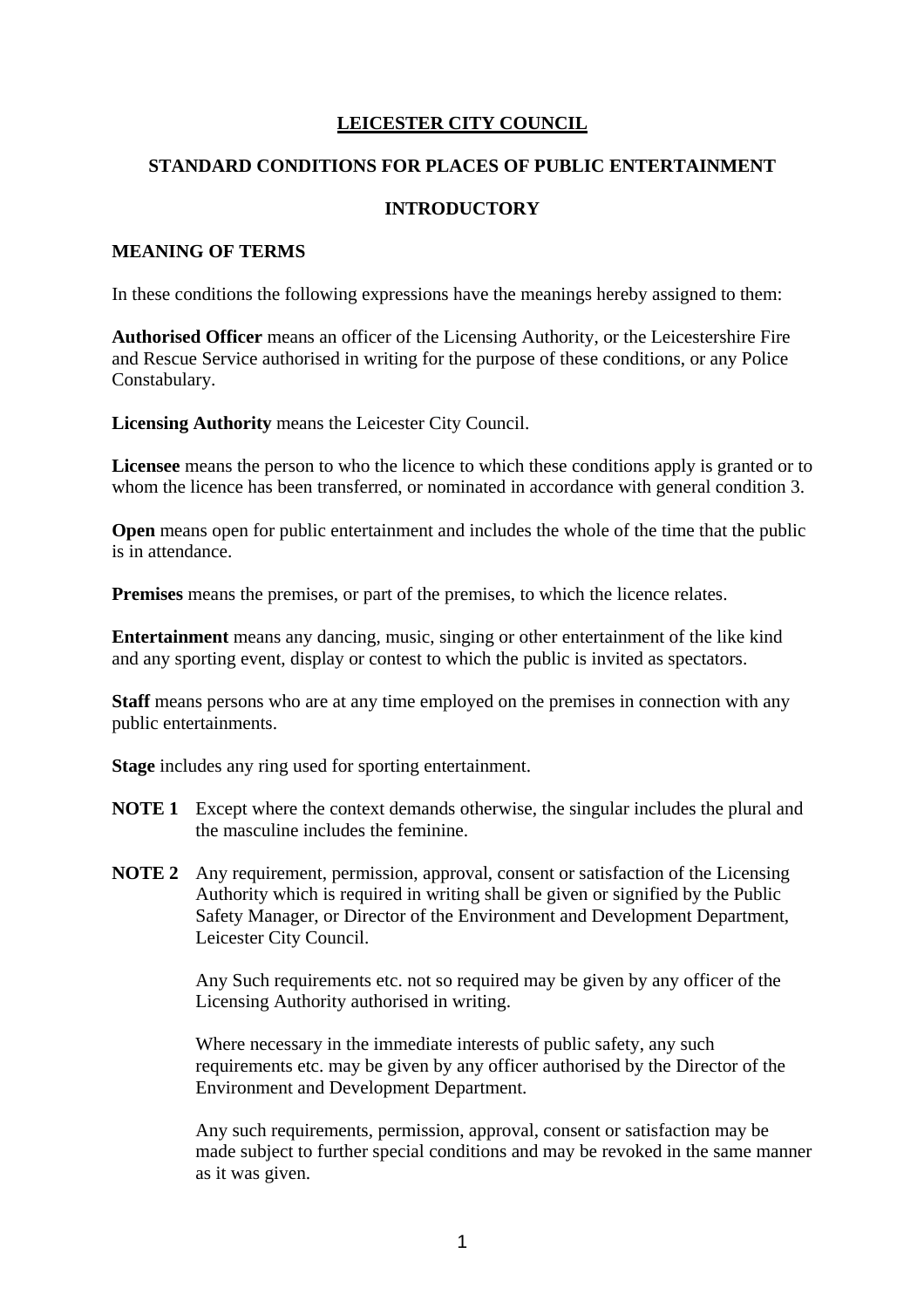## **GENERAL CONDITIONS**

#### **1. RESPONSIBILITY OF LICENSEE**

The licensee shall be at all times responsible for compliance with the terms and conditions of the licence, including any special conditions, notwithstanding any delegation of supervisory responsibility referred to in Condition 3 below.

### **2. DISPLAY OF LICENCE**

The licensee shall ensure that a copy of the licence is displayed in a prominent public position in the premises and a copy of the conditions attached to the licence is available for inspection by any person using the premises.

#### **3. DELEGATION OF RESPONSIBILITY**

The licensee should, when he is required to be absent from the premises delegate responsibility, in writing, for the supervision of the premises to another nominated person if that person is at least 21 years of age and acknowledges in writing responsibility for compliance with the relevant conditions of the licence. The delegated person must be able to demonstrate some supervisory experience, to the satisfaction of the Licensing Authority.

#### **4. RESPONSIBILITY OF PERSON IN CHARGE**

The licensee or person nominated under condition 3 shall:

- (i) be in charge of and present at the premises at all times the premises are open;
- (ii) not engage in any activities likely to prevent exercise of proper control over the premises; and
- (iii) take all reasonable precautions to protect the safety of the public, performers and employees and to ensure that the conditions of licence, including special conditions or requirements, are complied with at all times.

# **5. RESPONSIBILITY OF HIRERS**

If the premises are hired out for public entertainment, the licensee shall ensure that the relevant terms and conditions of the licence are notified in writing to the hirer and written agreement obtained that the hirer shall take all reasonable steps to ensure compliance with the conditions of licence. The notification shall include the following statement in a conspicuous position:

"The hirer is advised that failure to comply with the conditions of the Public Entertainment Licence, as outlined here, is an offence which could result in the prosecution of the hirer. The maximum penalty on conviction is a fine of £5,000 except where the occupancy level has been exceeded or where unlicensed entertainment has taken place, the maximum fine is £20,000 and/or 6 months imprisonment".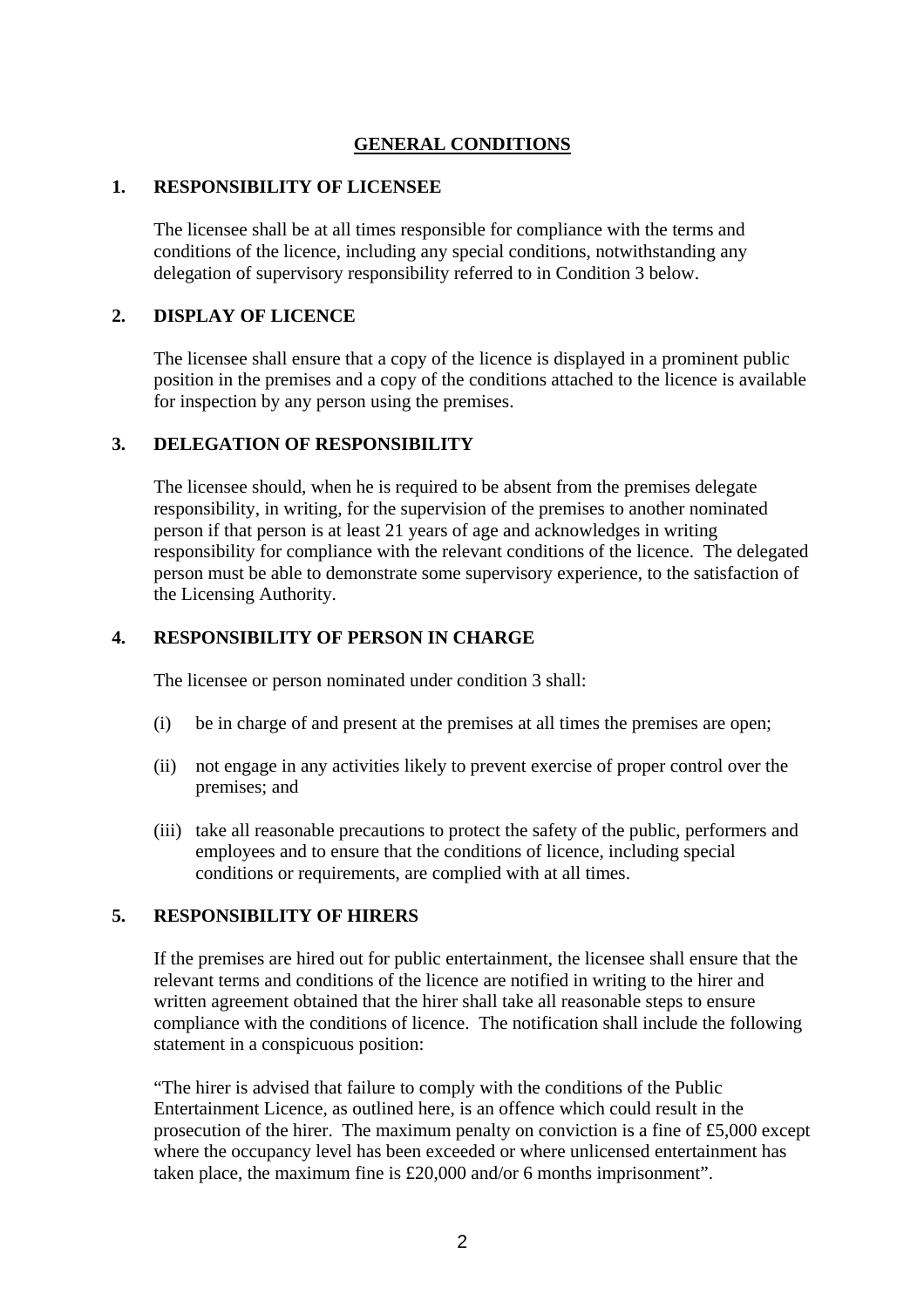**NOTE:** The hirer will be considered as being identical in status to a "delegated person" as in Condition 3 above, where the licensee is not present during the public entertainment, and the hirer will adhere to Condition 4.

### **6. PUBLIC LIABILITY INSURANCE**

The licensee shall ensure that public liability insurance cover is in effect in respect of the premises and of the activities carried out at all times the premises are open. Such cover shall be adequate, to the satisfaction of the Licensing Authority, having regard to the numbers of persons permitted onto the premises.

### **7. CONDUCT OF PREMISES**

Good order and decent behaviour shall be maintained at all times the premises are open. No disorderly conduct, nor any performance of whatever nature which is offensive or obscene, shall be permitted.

#### **8. CLOSURE OF VENUE TO PRESERVE PUBLIC ORDER**

An officer of the police not below the rank or Superintendent may by written notice require the premises to be closed at any time for the preservation of the peace. During such time as is specified in the notice, the premises shall not be open, unless authorised by the Licensing Authority.

### **9. REFUSAL OF ADMISSION**

Admission shall not be refused to any person on the grounds of sex, race, colour, nationality, ethnic or national origins, sexual orientation or, unless with the written consent of the Licensing Authority, disability. Any requirement for standard of clothing or dress shall not apply to any article of clothing which can be reasonably regarded as necessary or appropriate in relation to a person's race, creed or religion.

**NOTE:** The Licensing Authority will not give consent to deny access to disabled persons unless the premises are not considered suitable to accommodate that disability, and the premises cannot be reasonably be adapted for that purpose. Any such consent given by the Licensing Authority will normally be in the form of a special condition, and such consent will be qualified as to what restrictions may be imposed.

#### **10. ADMISSION ETC OF CHILDREN**

No child apparently under the age of five years shall be admitted to the premises unless accompanied by some person who appears to be at least sixteen years of age.

No person under the age of sixteen shall be employed at the premises, unless Section 37 of the Children and Young Persons Act 1963 applies.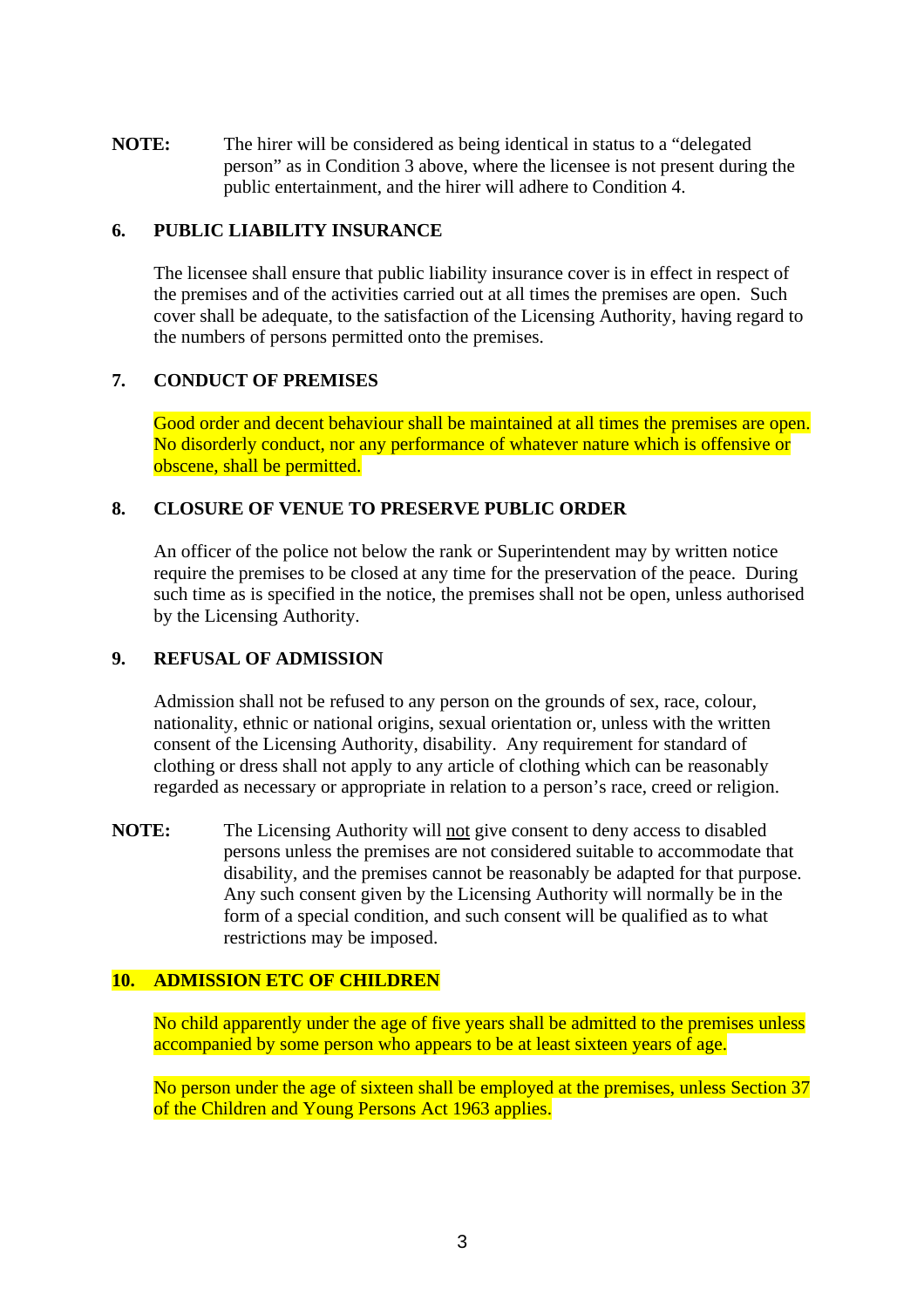### **11. RIGHT TO EXCLUDE PERSONS IN AN EMERGENCY**

None of these conditions shall prevent the licensee from excluding persons from the premises in an emergency situation to secure public safety or prevent a breach of public order.

### **12. CONTROL OF NUMBERS OF PERSONS PRESENT**

Arrangements shall be made to ensure that the person in charge of the premises is aware of the number of persons present on the premises at any one time and shall ensure such information is available to any Authorised Officer or any constable on request. The maximum number of permitted persons shall not be exceeded.

#### **13. DOOR SUPERVISORS**

- a) Where the licensee or the licensee's employer engages any person in the capacity of controlling admission to the premises (i - door supervisor), then they shall only engage such person or persons that:
	- i) are competent in terms of having received the necessary training, as approved by the Licensing Authority, to adequately control any public safety risks which may arise at the premises, whilst in the course of their duties as a doors supervisor; and
	- ii) are fit and proper, having regard to their temperament and previous history which may be relevant to them effectively carrying out their duties, with the minimum risks to public safety.

The Licensee shall obtain written approval from the Licensing Authority as to the measures to be taken to comply with (i) and (ii).

- b) If so instructed in writing by the Licensing Authority, the Licensee shall:
	- i) maintain a record of all staff employed or otherwise supplied wholly or partly for the purpose of controlling admission to the premises (i.e. door supervisors), including the days and hours of duty of such staff, and such records shall be available for inspection at all reasonable times by an Authorised Officer or any Constable;
	- ii) ensure that the Chief Constable is given advance notification, as specified, of the names and addresses of any staff so employed or supplied.
- c) The Licensee shall keep on the premises a register recording any incident occurring on the premises involving a door supervisor showing the following details:
	- i) the time, date and place of the incident (where appropriate);
	- ii) the name and registration number of the door supervisor(s) involved;
	- iii) the name of any other person involved (if known);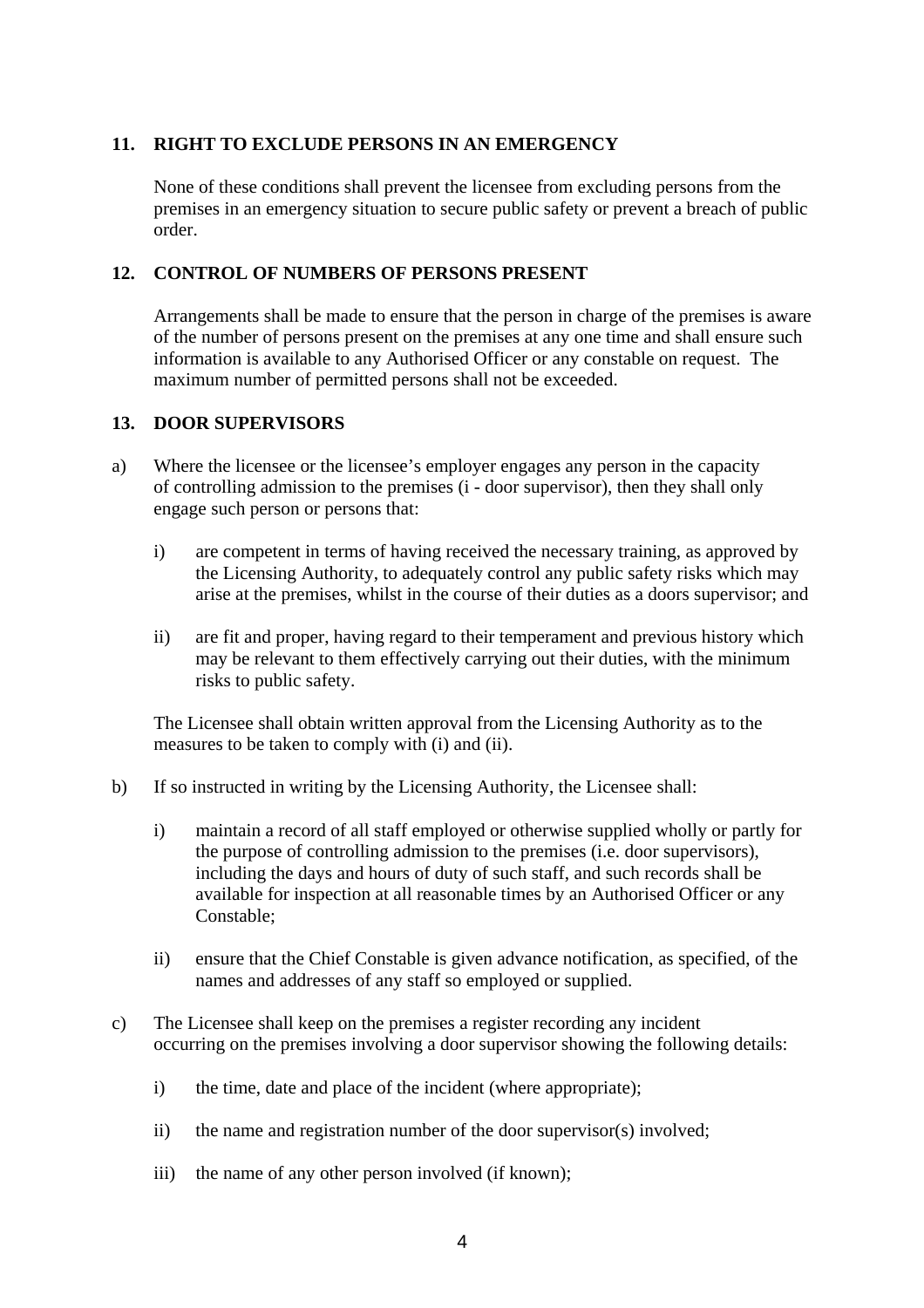- iv) a synopsis of the incident;
- v) a description of any injuries; and
- vi) Where the police, ambulance or any other emergency service attended the incident.
- d) Any register required to be maintained under this condition will be kept so that it can be inspected at any reasonable time by an Authorised Officer of the Leicester City Council or a Police Officer.
- e) Every door supervisor if they belong to the Door Watch scheme, shall at all times when on duty, wear a badge, as provide by the Door Watch scheme, to which there is affixed a photograph of that person together with the registration number allocated to that person by the Door Watch scheme.

Where a door supervisor does not belong to the Door Watch scheme, they must wear identification which may be required by the Licensing Authority

- f) Definition of Door Supervisor the definition includes "Any person who is employed on licensed premises primarily to vet customers and maintain order".
- a) The term "employed" means employed or engaged by the licensee or any other person to work at or in the immediate vicinity of the premises and without prejudice to the generality of this definition. It also includes employment by a person who has contracted with the public entertainment licensee or any other person who provides security at the premises.

## **14. PROCEDURES FOR EVACUATION AND TRAINING**

The licensee shall ensure that all attendants are aware of the approved procedure in case of fire or other emergency situations and notices relating to the procedure shall be prominently displayed in areas frequented by staff. The licensee shall ensure that staff are aware of the location of lighting controls and the manner of operation of such controls.

The licensee shall ensure that all members of staff receive instructions and training appropriate to their responsibilities in the event of emergency. It shall be based on written instructions. Exercises, for the staff only, shall be regularly held to ensure the smooth operation of the procedure for dealing with an emergency. The training of staff shall provide for the following:

a) all members of staff shall receive a personal copy of written instructions and initially shall receive two periods of at least half an hour of verbal instructions given by a competent person. Such instructions shall include details of how to call the Fire and Rescue Service. These two periods of instructions shall be given within one month. In the case of new staff, this shall be as soon as possible after their appointment.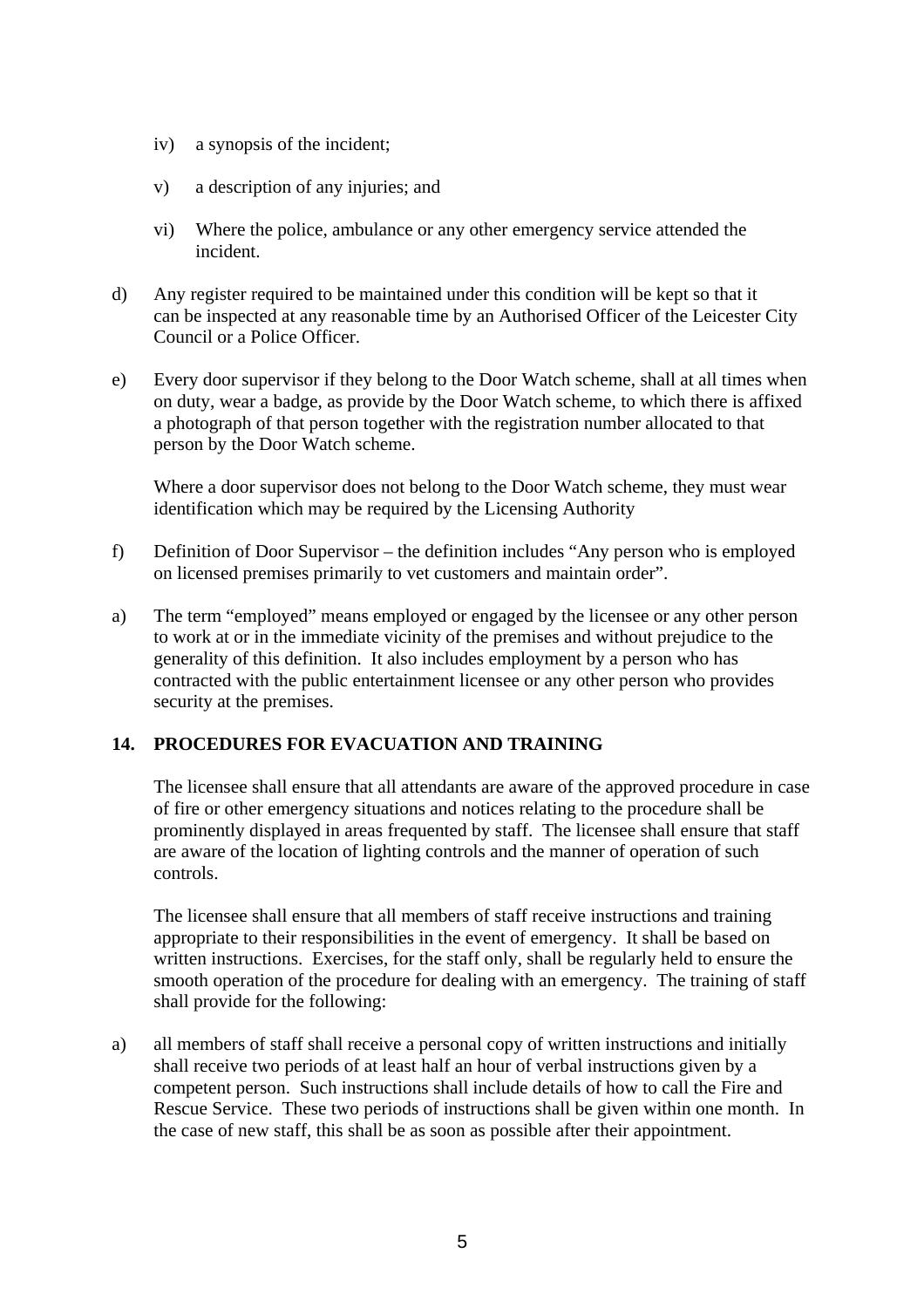- b) a record of the training and instruction given and exercises held shall be entered in the log book (see condition 15 below) and shall include the following matters:
	- i) date of the instruction or exercise;
	- ii) duration;
	- iii) name of person giving instruction;
	- iv) names of persons receiving instruction; and
	- v) nature of instruction or exercise.
- c) After the initial instruction in (a) above, all members of staff shall receive at least half an hour of verbal instruction given by a competent person at least once in every period of 3 months.
- d) Exercises which may be combined with the instruction given in (b) above shall be carried out once in every period of 3 months. The exercise shall include a simulated evacuation drill with the assumption that one escape route is not available. Each exercise should be started by a pre-determined signal and the whole premises checked as if an evacuation was in progress. At least one exercise in each period of 12 months shall have regard for the numbers of young, elderly or disabled persons who might be accommodated on the premises.

## **15. LOG BOOK**

The licensee shall ensure that a logbook is kept in which there shall be recorded details of all tests, examinations, electrical or other maintenance work and fire drill instructions. The logbook shall be readily available for inspection by an Authorised Officer at all times the premises are open.

## **16. NUMBER OF FLOOR STAFF**

There shall be at least one attendant on duty on any floor or tier, except that:

There shall be at least two attendants on duty on any floor or tier with more than 100 persons present, and

The number of attendants on duty shall not in any case be less than one for each 250 persons present in the premises.

At an entertainment organised wholly or mainly for persons under the age of sixteen or over the age of sixty or for disabled persons:

i) this condition shall have effect with the substitution of the figures 100 and 50 for the figures 250 and 100 respectively, and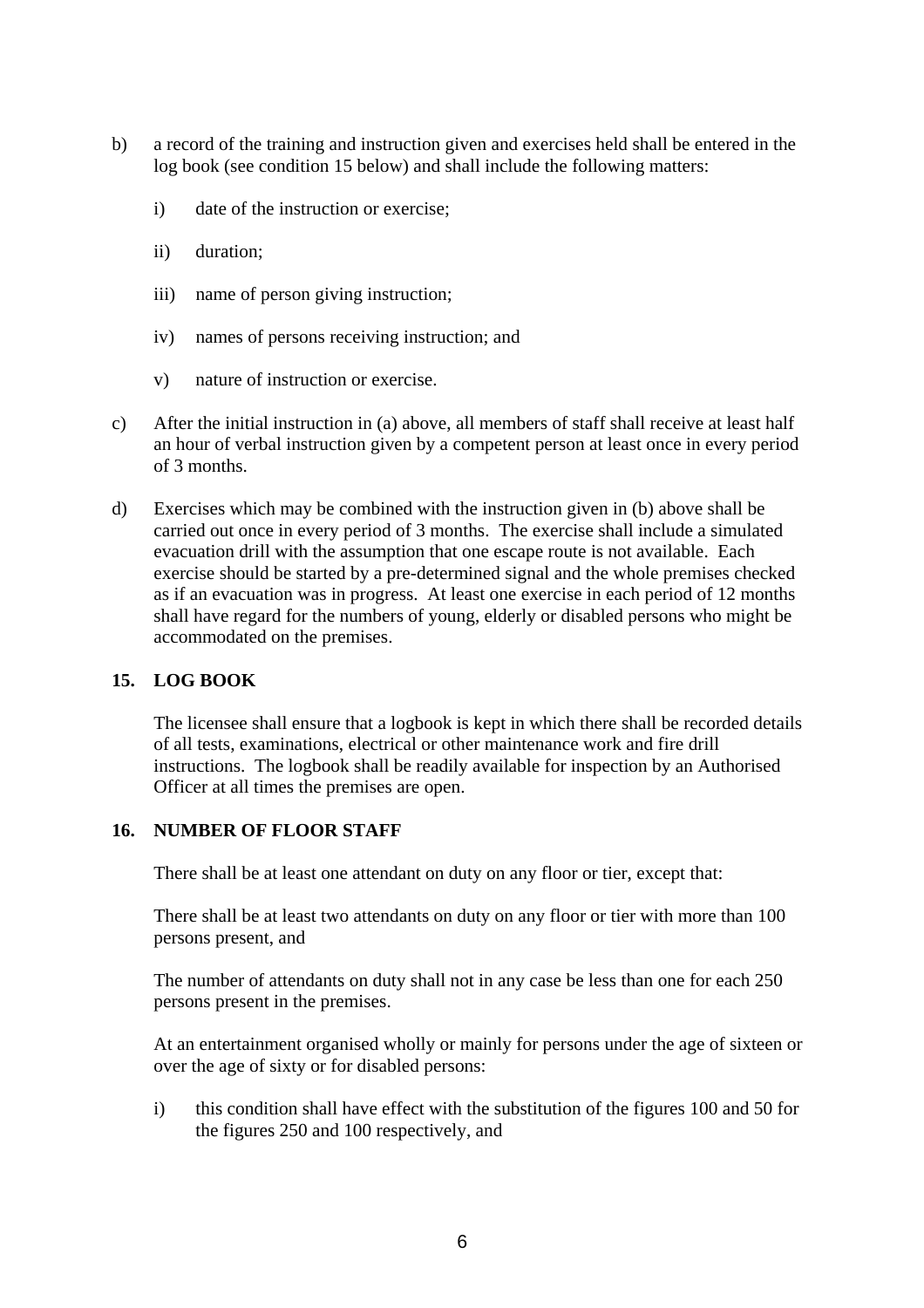ii) the number of attendants stationed on any floor or tier to which such persons are admitted shall not be less than the number of exists for use by persons leaving that floor or tier.

## **17. AVAILABILITY OF FLOOR STAFF**

Floor staff shall be available to assist persons to enter or leave the premises and shall not engage in any sales or other similar duties during such time as the premises are open.

# **18. IDENTIFICATION OF FLOOR AND DOOR STAFF**

All such staff shall be provided with, and when on duty shall wear a uniform or other distinctive clothing or a distinctive armband. They shall not be permitted to wear fancy dress.

## **19. MEDICAL PROVISION**

The Licensee shall ensure that suitable first aid equipment and sufficient trained and experienced first aid or medical personnel are provided to the satisfaction of the Licensing Authority, and an accident book provided.

## **20. TOILETS ETC.**

The licensee shall ensure that the toilet and washing facilities as approved by the Licensing Authority at the time the licence is issued are maintained in good order and repair, properly cleansed, ventilated, adequately lit and provided with toilet paper, soap and water, and means for drying hands.

## **21. VENTILATION**

The licensee shall ensure that effective provision is maintained for the supply of fresh air in the premises and any equipment, ducts etc, kept clean and in proper working order.

## **22. CONTROL OF NOISE**

Noise emitted from the premises shall not cause a nuisance to nearby occupiers or residents of any other premises. Any form of amplification shall be controlled so as to prevent nuisance or any danger to health.

## **23. FLYPOSTING**

The licensee shall ensure that any advertisements for public entertainments at the premises which are displayed contrary to the Town and Country Planning (Control of Advertisements) Regulations 1992 shall be removed by the licensee within 48 hours of being notified by the Leicester City Council of places where such advertisements are displayed, being places in respect of which the Leicester City Council has lawful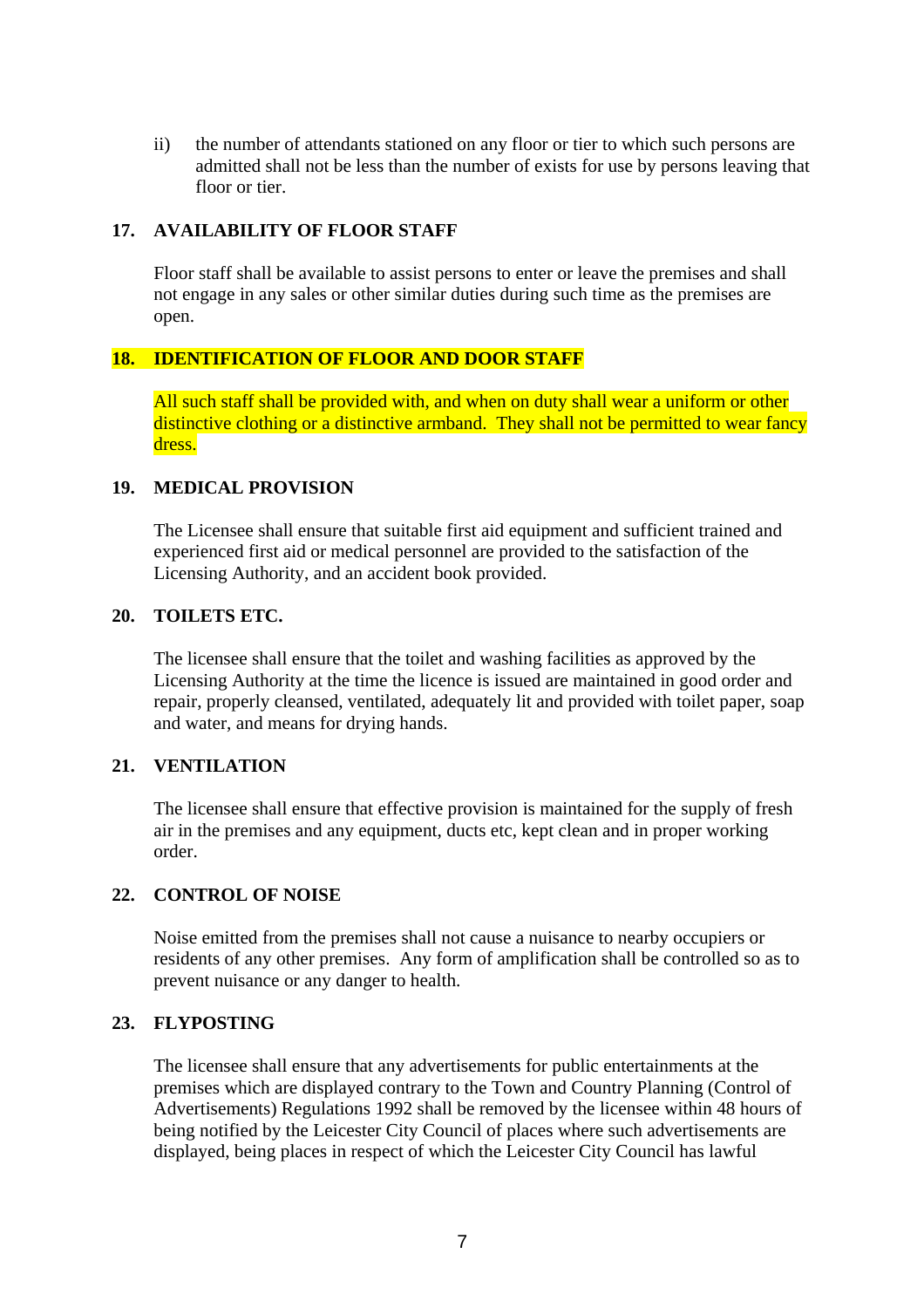authority to grant the licensee (or his agents) permission to enter thereon for the purpose aforesaid.

# **24. ELECTRICAL INSTALLATION**

 The licensee shall ensure that the electrical installation/supply at the premises is properly maintained and used in a safe manner, properly fitted with fuses or other protective devices of the correct size or specification for the circuits concerned. The installation shall be maintained in accordance with the requirements of the current edition of the Institute of Electrical Engineers' Regulations. No temporary adapters or other such devices shall be used without the consent of the Licensing Authority.

## **25. USE OF RESIDUAL CURRENT DEVICES**

The licensee shall ensure that all electrical circuits and/or sockets used for the purposes below are protected at all times by one or more integral residual current devices (circuit breakers) having an adequate load current rating and rated residual operating current not exceeding 30 Millie Amps. This condition applies to all socket outlets for use either with:

- a) temporary or portable electrical equipment on or in the vicinity of any stage area, or
- b) any other electrical equipment used by live performers or the public.

The Licensee shall ensure that the devices referred to in this condition are tested on a weekly basis and the fact of the test recorded in the logbook. Defective devices shall be rectified immediately by a qualified engineer before any equipment is connected to the circuit(s) affected. The use of a temporary device shall only be permitted in emergency situations, such as to allow the continuance of an entertainment which is in progress. Such non-integrated protection shall not be used on more than one consecutive occasion, unless specifically authorised by the Licensing Authority.

## **26. ALTERATIONS ETC.**

The licensee shall ensure that no alterations or additions (whether temporary or permanent) are made to the structure, lighting, electrical, heating, ventilation, mechanical or other installations of or in the premises, or to the furnishings, decoration, seating arrangements, gangways or other arrangements and that no structure, apparatus or other material is placed or fixed in or over any part of the premises where the public assemble except with the consent of the Licensing Authority.

## **27. TEMPORARY SEATING**

All use of temporary seating shall be in accordance with a plan approved in writing by the Licensing Authority and secured in the approved manner.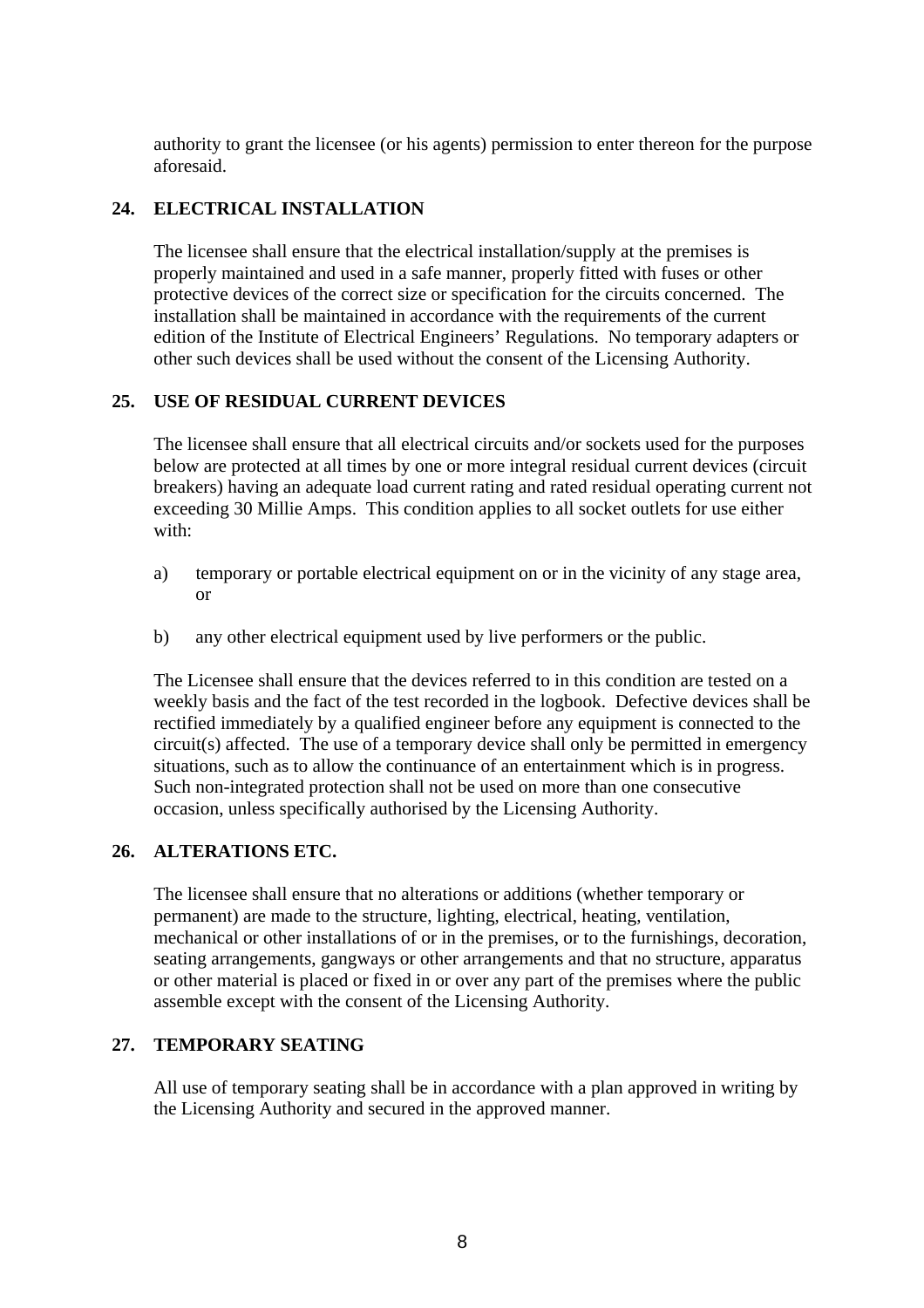### **28. PLANT, EQUIPMENT ETC**

The licensee shall ensure that all plant, equipment, seating and other fittings used at the premises are maintained in a safe and satisfactory condition as approved by the Licensing Authority at the time the licence is issued, and shall ensure that no plant or equipment shall be used at the premises unless any specified inspection or maintenance has been carried out and a copy of any certificate required to be issued has been made available to the Licensing Authority.

All plant and equipment at the premises shall at all times, except for necessary maintenance, be securely fenced or otherwise guarded so as to preclude any danger.

### **29. DANGEROUS MATERIALS**

No liquid petroleum gas (LPG), paraffin or portable gas appliances of any kind shall be used at the premises, nor shall any LPG, paraffin, bottled gas or other explosive or flammable material brought to the premises without the written consent of the Licensing Authority.

### **30. DANGEROUS PERFORMANCES**

 a. No performances or entertainments involving any risk or danger whatsoever to the public shall be given without the written consent of the Licensing Authority. In particular, and without prejudice to the generality of the above, such entertainment would include any involving laser displays, strobes, balloons with flammable gas, smoke machines, aerosols, vapour effects, pyrotechnics (fireworks or other explosive devices), real flame, candles or other naked lights.

#### **HYPNOTISM**

b. No entertainment involving hypnotism (as defined in the Hypnotism Act 1952) will be permitted except with the express written consent of the Licensing Authority. Application for hypnotism performances must be made not less than 28 days in advance of the intended day of the performance.

Hypnotism performance must comply with the Special Conditions for such performances in force at the time.

## **31. MAINTENANCE OF MEANS OF ESCAPE**

All gangways, seatways, and other means and routes of escape shall be maintained free from any obstruction and in the condition approved by the Licensing Authority at the time the licence is issued.

All doors, including fire doors, windows, shutters or gates shall be secured or maintained in the approved manner or state, whether open or closed, so as to enable unobstructed and protected escape from the premises. No fastenings other than automatic panic bolts or other approved fittings shall be fitted to exit doors at any time the premises are open.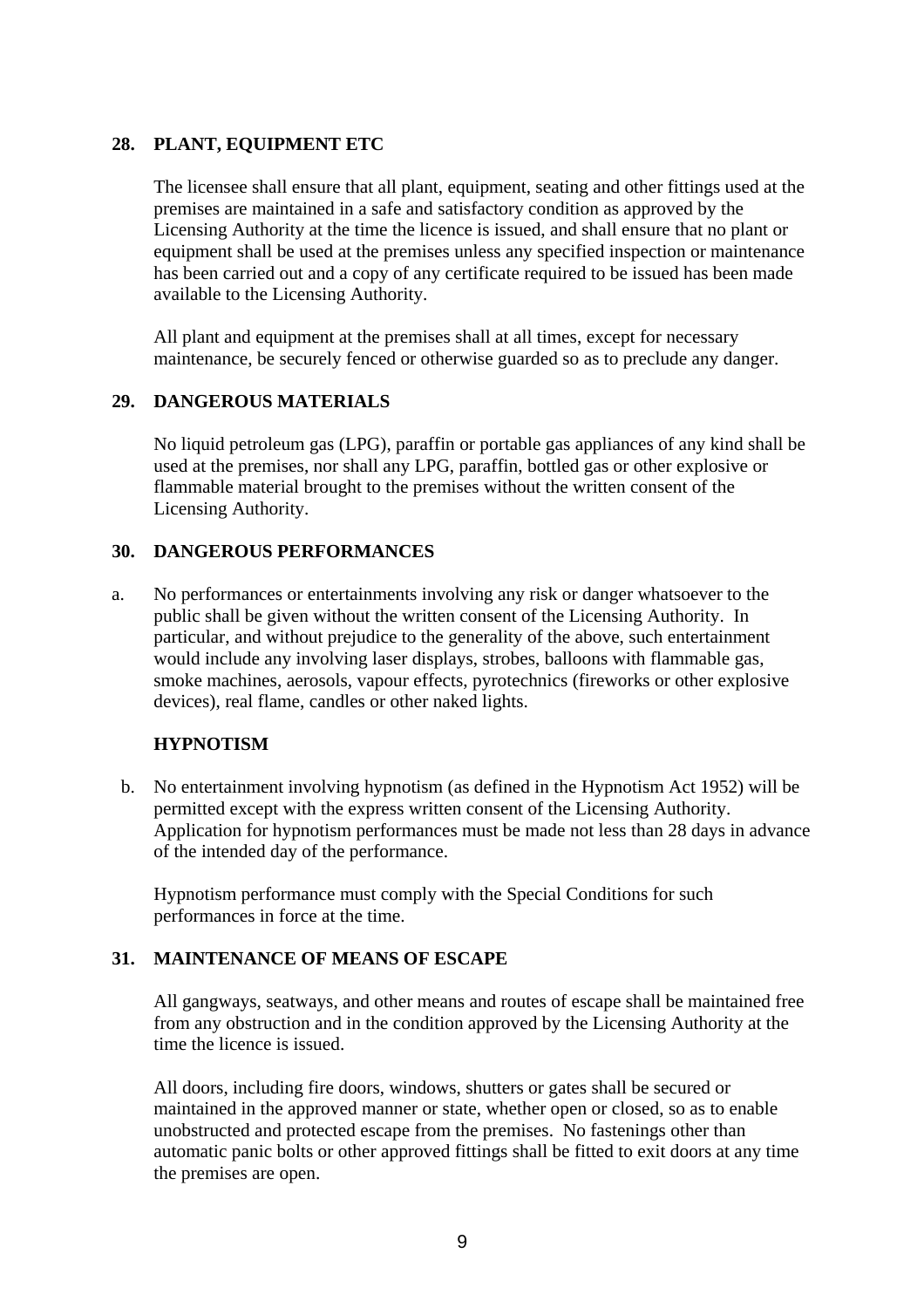Any chains, padlocks, fastening devices or keys used for securing exit doors shall be removed by the licensee or nominated person and placed in a secure place or on a chain board or keyboard as specified by the Licensing Authority at all times the premises are open.

### **32. SIGNS AND NOTICES**

The licensee shall ensure that all signs and notices required by the Licensing Authority at the time the premises are licensed are maintained in the approved form and condition, clearly visible and where necessary, illuminated.

## **33. LIGHTING**

The licensee shall ensure that the means of illumination of all parts of the premises to which the public is admitted and which form part of any exit route are maintained in the condition approved by the Licensing Authority at the time the licence is granted. The secondary lighting shall be maintained at all times in good working order and in the condition approved by the Licensing Authority at the time the licence is issued. The condition of the secondary lighting shall be demonstrated to an Authorised Officer on request.

## **34. ILLUMINATION OF EXIT SIGNS**

All notices indicating exits from any part of the premises to which the public is admitted shall be illuminated at all times the premises are open.

#### **35. FAILURE TO GENERAL LIGHTING**

If there is a failure of the general lighting, and the general lighting is not restored within one hour, all persons shall then be instructed to leave the venue.

## **36. FAILURE TO SECONDARY LIGHTING**

If there is a failure of the secondary lighting all parts of the premises in which means of illumination are provided, other than the auditorium, shall forthwith be clearly illuminated by the general lighting. If at the end of one hour the secondary lighting is not restored, the auditorium shall be clearly illuminated by the general lighting and persons shall be instructed to leave the premises immediately.

## **37. STANDING**

When a closely seated audience is present, no person shall be permitted to stand in any gangway, unless with the consent of the Licensing Authority.

#### **38. BARRIERS**

All rope barriers across gangways shall be fitted only with automatic catches or slip connections, as approved, and shall be so fixed as not to trail on the floor when parted.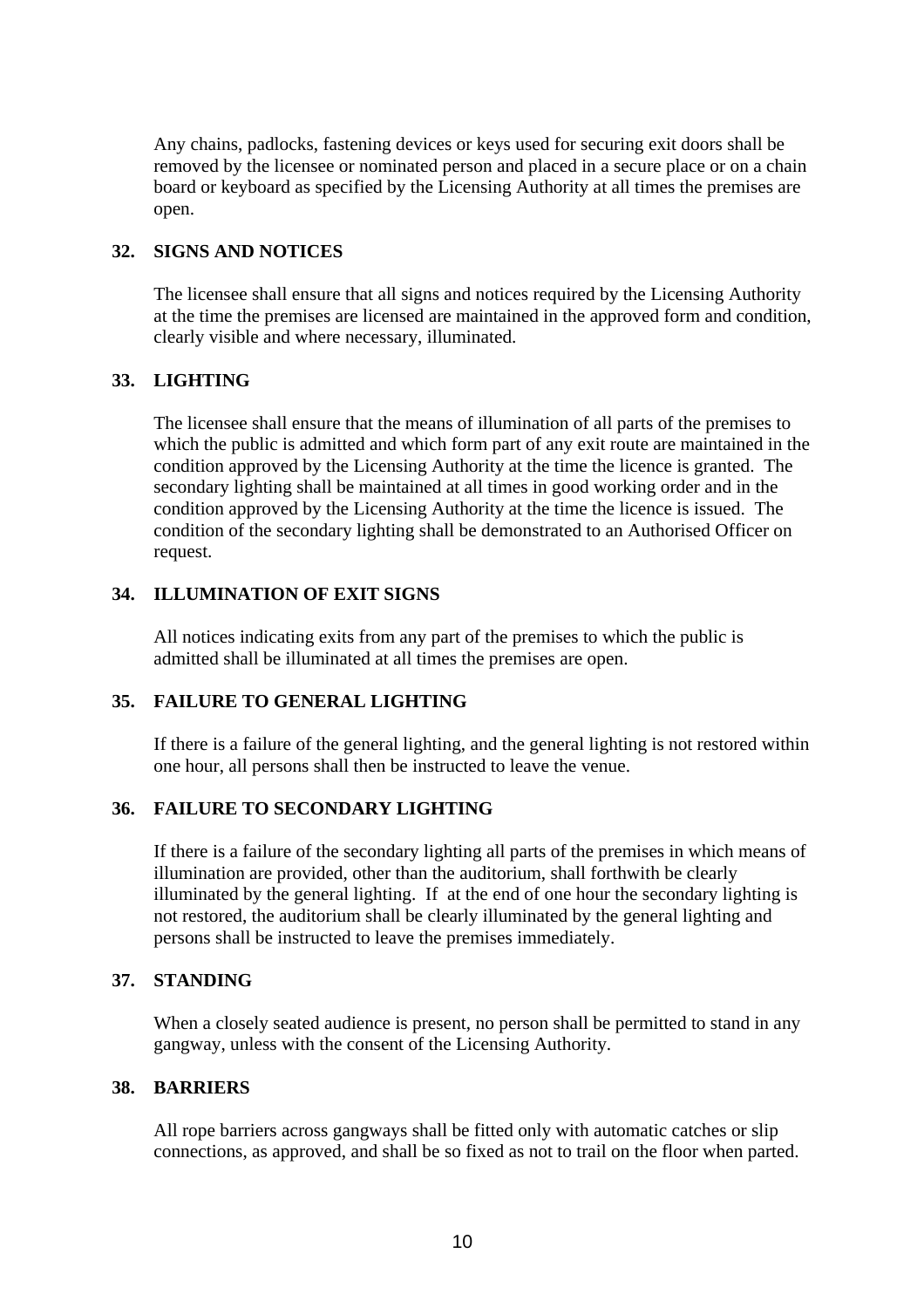Temporary barriers will be erected without the consent of the Licensing Authority, and only approved stage barriers will be permitted.

### **39. GANGWAYS, STEPS**

The licensee shall ensure that the edges of steps and stairways, the floors of all gangways and exitways and the treads of steps and stairways are maintained with nonslippery and even surfaces and in the condition approved at the time the licence is issued, and kept clear of obstruction.

### **40. STORAGE**

No storage shall be permitted on any stage, nor readily combustible materials stored under any stage except with the permission of the Licensing Authority. All storage shall be in areas approved for the purpose at the time the licence is issued.

### **41. CLEANLINESS**

No rubbish, waste paper or other combustible material (not required to be kept at the venue) shall be deposited or allowed to accumulate in any part of the premises. All other parts of the premises, including yards and adjacent land under the control of the licensee, shall be kept clean and tidy at all times.

### **42. REFUSE**

Refuse shall be removed from the premises at the conclusion of each entertainment.

### **43. SCENERY ECT.**

All scenery, cloths, draperies, gauze's, decorations, properties, hangings, curtains and plywood or other thin wood on any stage shall be rendered and maintained flame retardant to the satisfaction of the Licensing Authority and in accordance with any requirements of an Authorised Officer.

#### **44. SMOKING**

Smoking shall not be permitted in any dressing room or corridor thereto or on any stage unless necessary in connection with a performance and in accordance with any requirements of an Authorised Officer.

## **45. FIRE FIGHTING EQUIPMENT AND ALARMS**

The licensee shall ensure that adequate fire fighting equipment of a type and in positions approved by the Licensing Authority at the time the licence is issued is provided at all times, maintained in proper working order and available for instant use. All fire fighting equipment and fire warning systems shall be checked by the makers or recognised fire/electrical engineers annually to ensure that the equipment is maintained in an efficient working order in accordance with the relevant British Standards.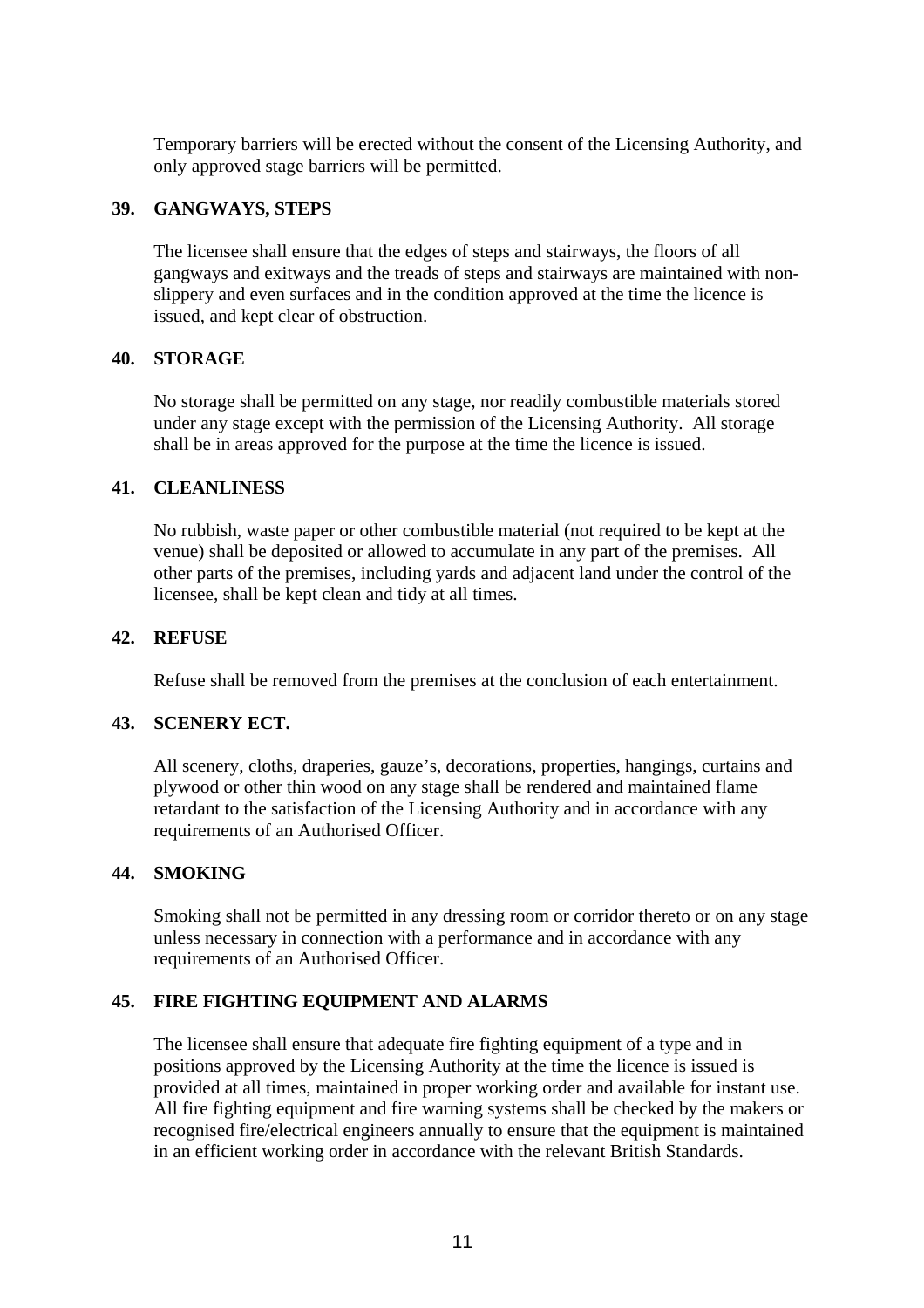#### **46. OCCURANCE OF FIRE**

If any fire occurs at the premises, no matter how small, or if any report or alarm of fire is made or given, the Fire and Rescue Service shall be called immediately.

#### **47. COURSES OF INSTRUCTION**

Where the Licensing Authority reasonably requires the licensee to attend any course of instruction regarding precautions for fire safety or other matters relating to this licence, the licensee shall attend such course, unless prevented by reasonable cause.

#### **48. OTHER REQUIREMENTS**

Any reasonable requirements of an Authorised Officer to protect the safety of the public in any particular instance shall be complied with and no entertainment or performance shall take place until the Authorised Officer is satisfied that public safety will not be jeopardised. If an Authorised Officer instruct that the event should be closed and all persons evacuated, such instruction shall be complied with forthwith and the venue shall not be opened to the public until the instruction is withdrawn.

The licensee shall ensure compliance with any reasonable requirements of the Licensing Authority notified in writing, subject to any statutory right of appeal against the imposition of conditions, and such written requirements shall have precedence over any other requirements imposed in relation to this licence.

(The statutory rights and duties of other Authorities under separate legislation are not affected by these conditions).

#### **49. CONTINUITY OF CONDITIONS**

Upon any renewal or transfer of the licence, it shall be deemed to be subject to any specific conditions or requirements notified in writing to the licensee on the initial granting or subsequent renewal or transfer of the licence, unless expressly varied or revoked in writing, including all limitations as to occupancy. The licensee shall ensure that all special conditions and requirements are kept with the copy of these standard conditions and are available for inspection at all times the premises are open.

On the expiry of the licence, where there has been an application to renew the licence prior to its expiry, or there is an appeal pending in accordance with the provisions of paragraph 17 (Schedule 1) Local Government (Miscellaneous Provisions) Act 1982, these conditions shall be deemed to remain in force whilst the premises lawfully continue to operate as if a licence was in force.

### **50. GIVING OF NOTICE**

Without prejudice to any of the preceding conditions, the licensee shall ensure that notice is given to the Licensing Authority in any of the following cases: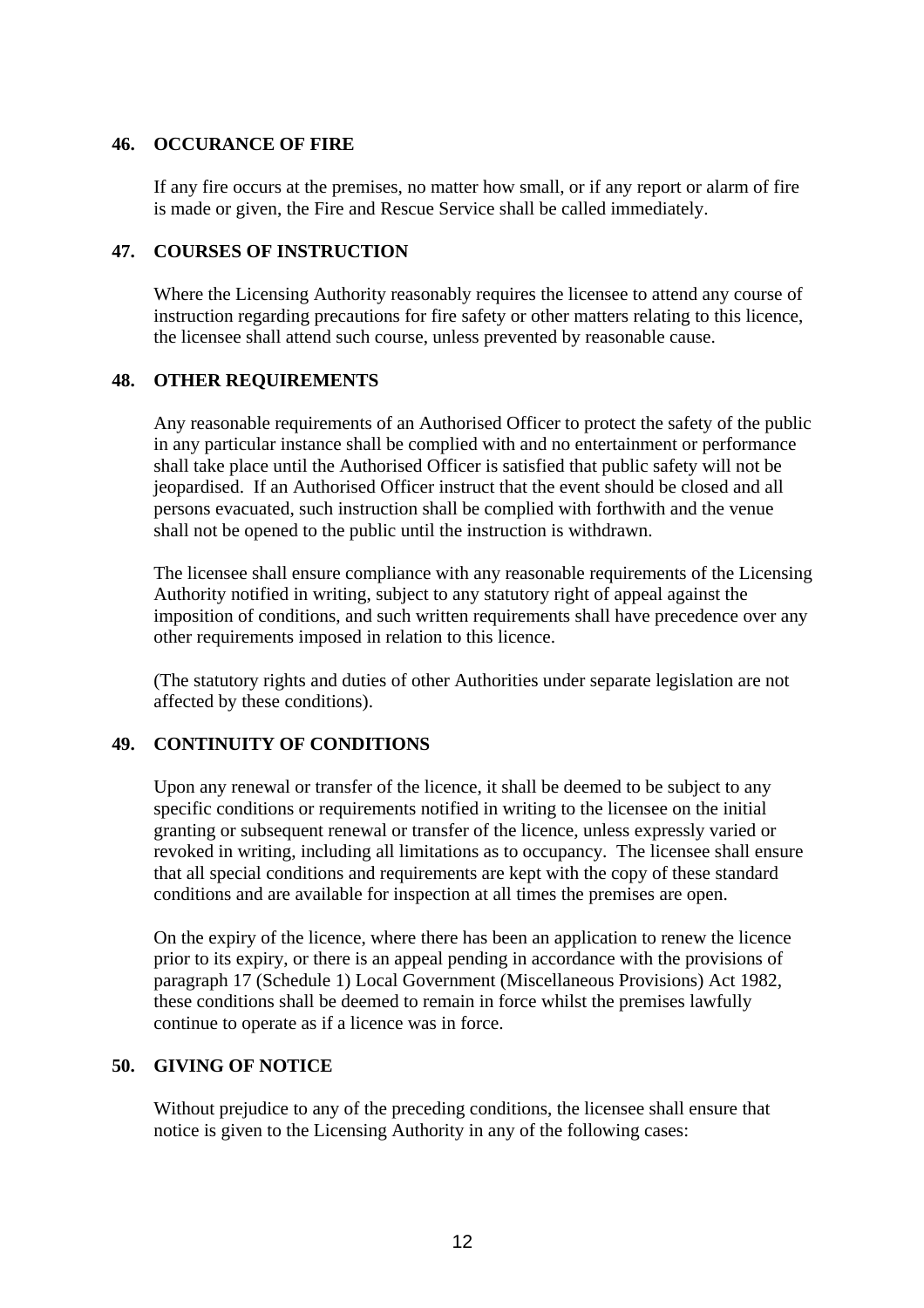- 1. Where any special permission of the Licensing Authority is required in relation to any of these conditions.
- 2. Where any alterations or other action is to be carried out, whether or not specifically referred to in these conditions, which materially affect or might reasonably be thought to affect any matter covered by these conditions or other requirements of the licence. This would include the erection or use of any scaffolding, cradles, plant or machinery, changes of scenery, etc. which have not been previously authorised.
- 3. Where there is to be any variation to the days or times on which public entertainment has been previously notified to the Licensing Authority.
- 4. Where any entertainments are to be provided at which it is anticipated that a significant number of young persons, elderly or disabled persons or other persons with restricted mobility will attend.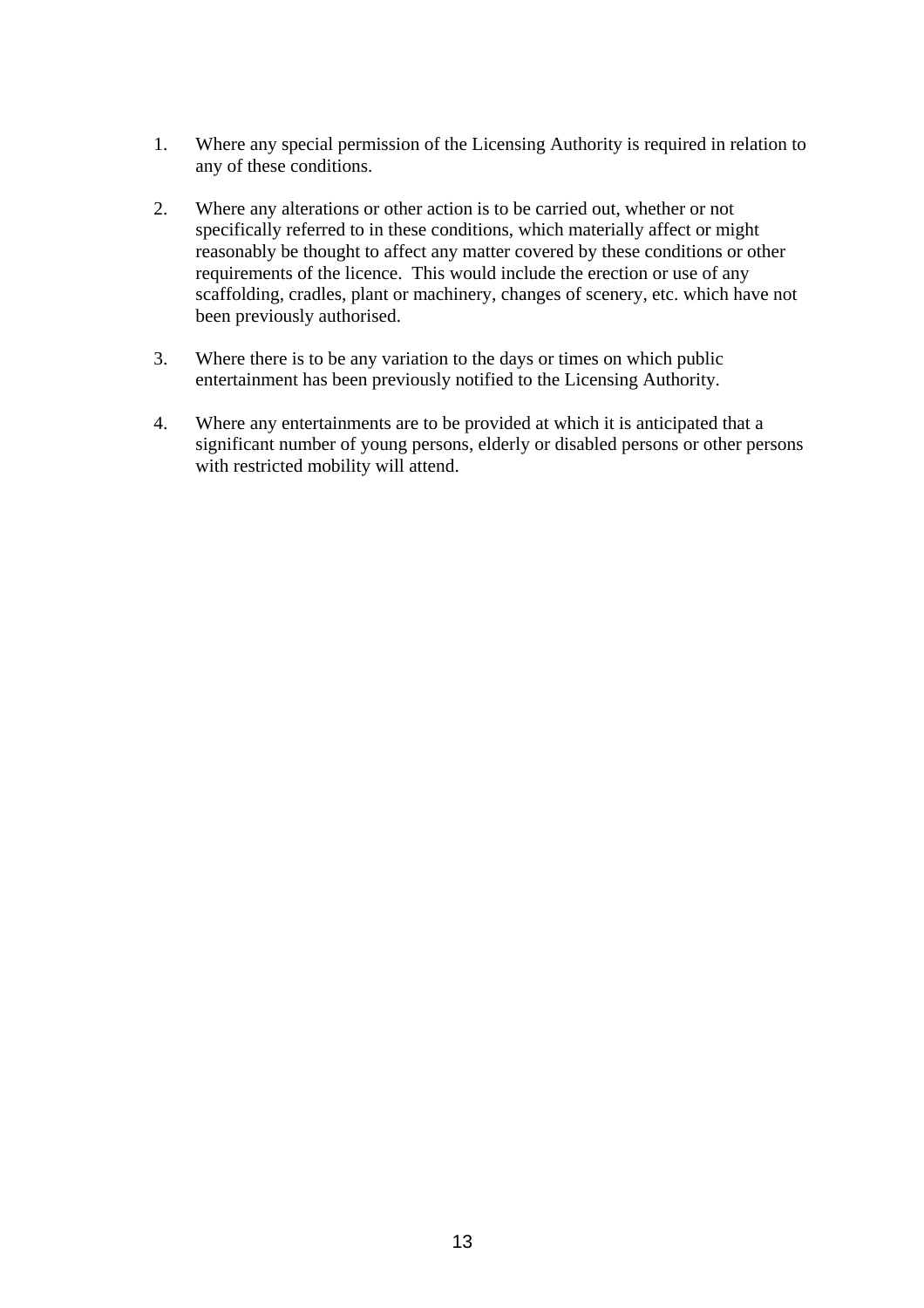### **NOTES FOR LICENSEES**

The notes set out hereunder are intended for your guidance. They relate to general matters under the provisions of Schedule 1, of the Local Government (Miscellaneous Provisions) Act 1982. They are not intended to represent a comprehensive statement of the provisions of the Act and do not form part of the licence itself. It is essential that you acquaint yourself thoroughly with the implications of the terms, conditions and restrictions of the licence.

**1.** Licensees must ensure that they are acquainted with all and any requirements of any legislation applicable to the operation of premises to which this licence applies. Nothing contained in the Standard Conditions of licence removes any other requirements or statutory rights and duties of other Authorities under separate legislation.

### **2. Rights of Appeal**

If you are aggrieved by any term, condition or restriction on or subject to which your licence is held, you may at any time within 21 days from the date of receipt of the licence apply to the City Magistrates Court. Such an appeal to be addressed to The Clerk to the Justices, P.O. Box 1, Pocklingtons Walk, Leicester.

#### **3. Variation of Licences**

You may at any time apply for variation of the terms, conditions or restrictions of the licence. Such application to be in writing addressed to the Public Safety Manager, Licensing Section, Leicester City Council, New Walk Centre, Leicester.

#### **4. Powers of Entry**

- i) Where a Constable, or an Authorised Officer of Leicester City Council, or an Authorised Officer of the Leicestershire Fire Service, has reason to believe that public entertainment is being, or is about to be given, he may enter the place with a view to seeing whether the terms, conditions or restrictions on or subject to which the licence is held are complied with.
- ii) An Authorised Officer of the Leicestershire Fire Service may, on giving not less than 24 hours notice to the occupier of any place in respect of which an entertainment licence is for the time being in force, enter the place for the purpose of :
	- a) inspecting the place to ensure that there are adequate fire precautions, and
	- b) seeing whether the terms, conditions or restrictions relating to fire precautions on or subject to which the licence is held are being complied with.